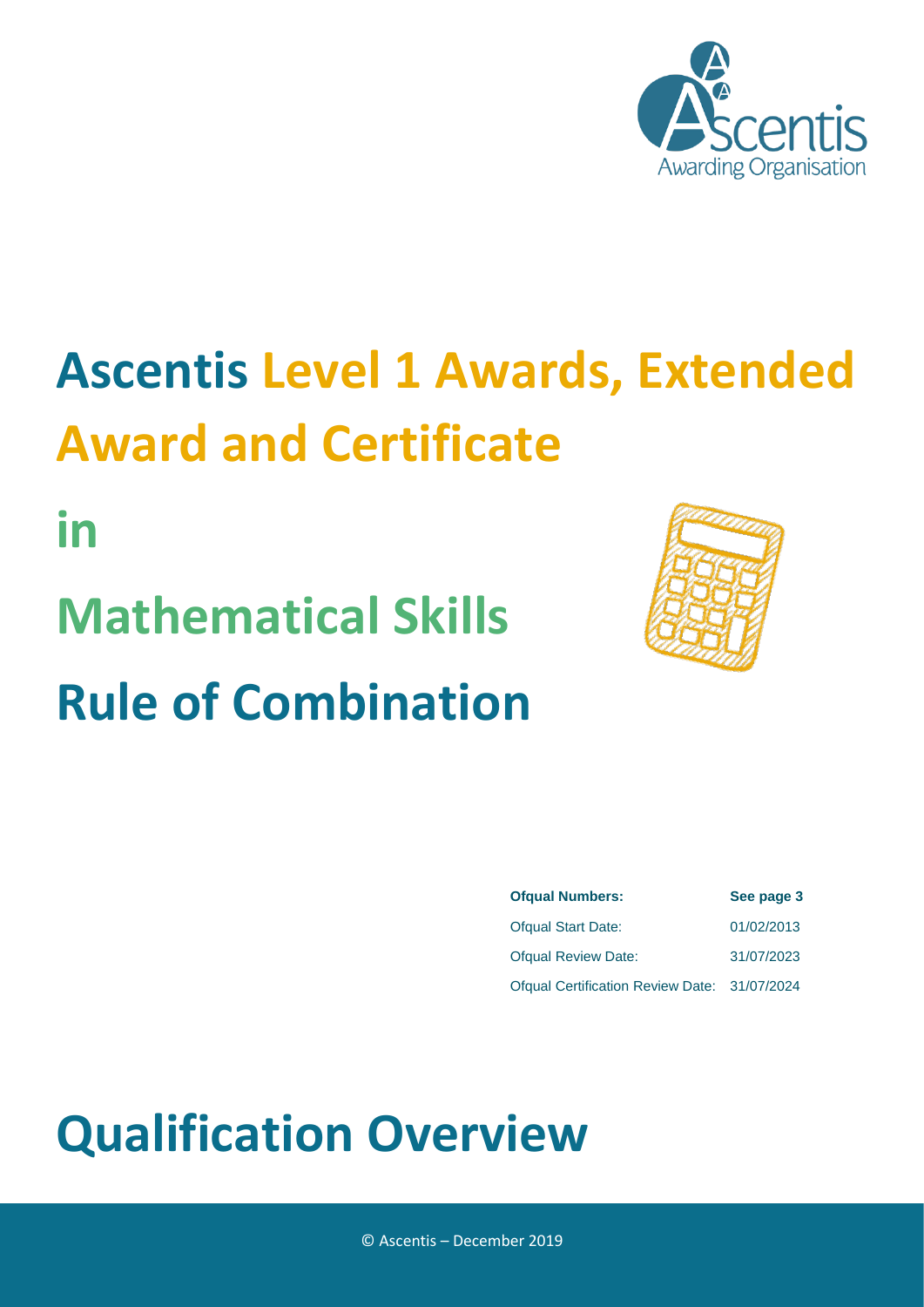The Ascentis Level 1 Awards in Mathematical Skills and the Level 1 Certificate in Mathematical Skills are ideal qualifications for adults and young people wishing to develop their mathematical skills at Level 1. They are intended to aid progression, either to further study through Mathematics Functional Skills or GCSE Mathematics qualifications. The Ascentis Level 1 Awards in Mathematical Skills are a range of small qualifications which have been designed to 'bridge the gaps' in learners' mathematical knowledge, thus focusing on developing confidence and ability.

There are several features of these qualifications that make them very appropriate for their target learners:

- There is a wide range of single-unit Awards 14 in total
- They are relatively short qualifications of either 10 or 20 guided learning hours bite-sized learning
- They can be delivered either as classroom-based courses or as a blended learning programme
- They are assessed by completion of Ascentis-designed assessment no portfolio of evidence required
- Verification and certification can be offered throughout the year, allowing maximum flexibility for centres

### **Aims**

The aims of this suite of qualifications are to enable learners:

- 1 To gain underpinning mathematical skills
- 2 To bridge the gap in their mathematical knowledge
- 3 To prepare for the completion of the Functional Skills in Mathematics at Level 1 or GCSE Mathematics
- 4 To progress onto the Ascentis Level 2 Awards in Mathematical Skills
- 5 To develop the skills required to move into the world of work or work-based learning

### **Target Group**

These qualifications are aimed at a range of learners, including:

- Adults who wish to develop and demonstrate their skills in mathematics
- Young people aged 14–19 who wish to develop and demonstrate their skills in some aspects of mathematics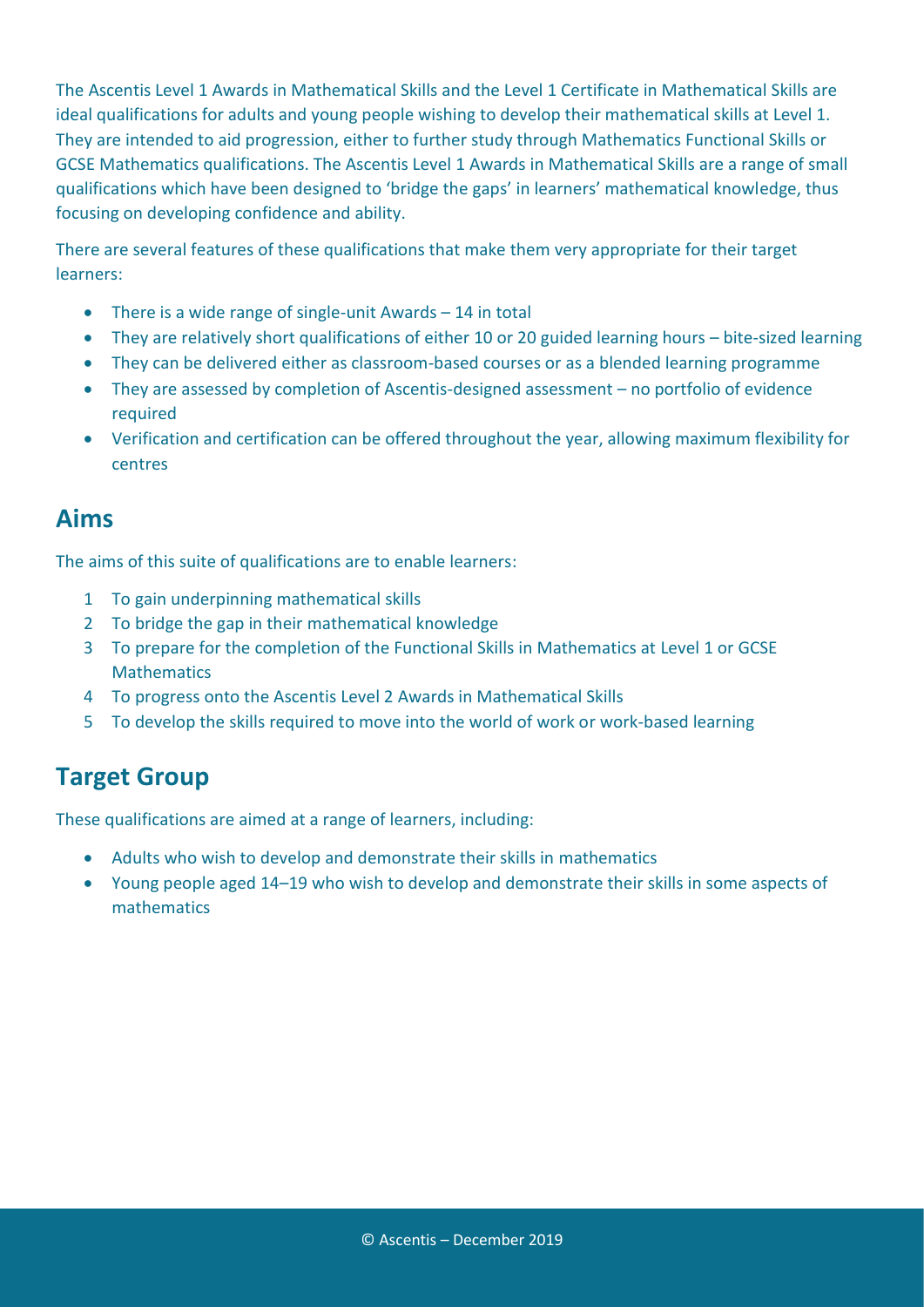## **Regulation Codes**

Ofqual Regulation Numbers:

- Ascentis Level 1 Award in Mathematical Skills Understanding Numbers: 600/7786/4
- Ascentis Level 1 Award in Mathematical Skills Using Calculations: Addition and Subtraction of Whole Numbers 600/7787/6
- Ascentis Level 1 Award in Mathematical Skills Using Calculations: Multiplication and Division of Whole Numbers: 600/7788/8
- Ascentis Level 1 Award in Mathematical Skills Understanding and Using Fractions: 600/7789/X
- Ascentis Level 1 Award in Mathematical Skills Understanding and Using Decimals: 600/7790/6
- Ascentis Level 1 Award in Mathematical Skills Understanding and Using Percentages: 600/7791/8
- Ascentis Level 1 Award in Mathematical Skills Measure: Time and Temperature: 600/7901/0
- Ascentis Level 1 Award in Mathematical Skills Understanding Length, Weight and Capacity: 600/7903/4
- Ascentis Level 1 Award in Mathematical Skills Understanding Perimeter and Area: 600/7905/8
- Ascentis Level 1 Award in Mathematical Skills Understanding Volume: 600/7915/0
- Ascentis Level 1 Award in Mathematical Skills Understanding and Using 2D Shapes: 600/7904/6
- Ascentis Level 1 Award in Mathematical Skills Handling Data: 600/7900/9
- Ascentis Level 1 Award in Mathematical Skills Data Calculations: 600/7914/9
- Ascentis Level 1 Award in Mathematical Skills Probability: 600/7902/2
- Ascentis Level 1 Award in Mathematical Skills: 601/3828/2
- Ascentis Level 1 Extended Award in Mathematical Skills: 601/3831/2
- Ascentis Level 1 Certificate in Mathematical Skills: 600/7916/2

### **Assessment Method**

Each unit is assessed through an assessment to be taken under supervised conditions. Guide times are provided for each assessment. The assessment is internally assessed and verified by the centre and then externally verified by Ascentis.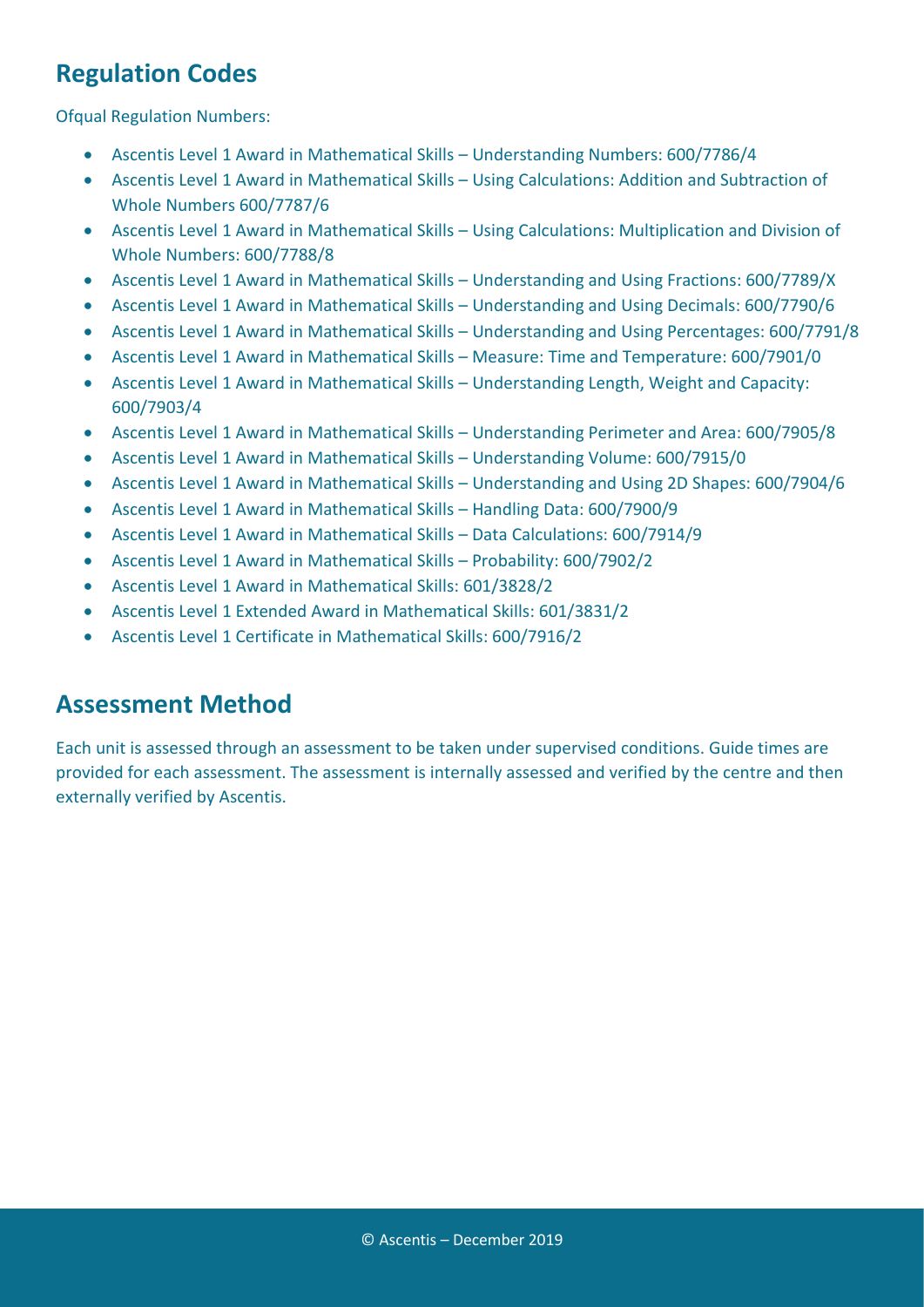## **Rule of Combination**

Learners must complete one unit for each Award at Level 1. These are single-unit qualifications and certification is given for achieving a pass in the Ascentis-designed assessment.

Learners who achieve a minimum of 13 credits using any combination of the Level 1 Awards may wish to claim a Level 1 Certificate in Mathematical Skills.

| Ascentis Level 1 Award in Mathematical Skills - Understanding Numbers |              |                     |            |            |
|-----------------------------------------------------------------------|--------------|---------------------|------------|------------|
| <b>Title</b>                                                          | <b>Level</b> | <b>Credit Value</b> | <b>GLH</b> | Unit ref   |
| <b>Understanding Numbers</b>                                          | Level 1      |                     | 20         | R/503/3166 |

| Ascentis Level 1 Award in Mathematical Skills - Using Calculations: Addition and<br><b>Subtraction of Whole Numbers</b> |              |                     |            |                 |
|-------------------------------------------------------------------------------------------------------------------------|--------------|---------------------|------------|-----------------|
| <b>Title</b>                                                                                                            | <b>Level</b> | <b>Credit Value</b> | <b>GLH</b> | <b>Unit ref</b> |
| <b>Using Calculations: Addition and</b><br><b>Subtraction of Whole Numbers</b>                                          | Level 1      |                     | 10         | J/503/3259      |

| Ascentis Level 1 Award in Mathematical Skills - Using Calculations: Multiplication and<br>Division of Whole Numbers |         |                     |            |                 |
|---------------------------------------------------------------------------------------------------------------------|---------|---------------------|------------|-----------------|
| <b>Title</b>                                                                                                        | Level   | <b>Credit Value</b> | <b>GLH</b> | <b>Unit ref</b> |
| Using Calculations: Multiplication and<br><b>Division of Whole Numbers</b>                                          | Level 1 |                     | 20         | F/503/3356      |

| Ascentis Level 1 Award in Mathematical Skills - Understanding and Using Fractions |              |                     |            |            |
|-----------------------------------------------------------------------------------|--------------|---------------------|------------|------------|
| <b>Title</b>                                                                      | <b>Level</b> | <b>Credit Value</b> | <b>GLH</b> | Unit ref   |
| <b>Understanding and Using Fractions</b>                                          | Level 1      |                     | 20         | Y/503/3170 |

| Ascentis Level 1 Award in Mathematical Skills – Understanding and Using Decimals |              |                     |            |            |
|----------------------------------------------------------------------------------|--------------|---------------------|------------|------------|
| <b>Title</b>                                                                     | <b>Level</b> | <b>Credit Value</b> | <b>GLH</b> | Unit ref   |
| <b>Understanding and Using Decimals</b>                                          | Level 1      |                     | 20         | R/503/3278 |

| Ascentis Level 1 Award in Mathematical Skills - Understanding and Using Percentages |         |                     |            |            |
|-------------------------------------------------------------------------------------|---------|---------------------|------------|------------|
| <b>Title</b>                                                                        | Level   | <b>Credit Value</b> | <b>GLH</b> | Unit ref   |
| <b>Understanding and Using Percentages</b>                                          | Level 1 |                     | 20         | D/503/3252 |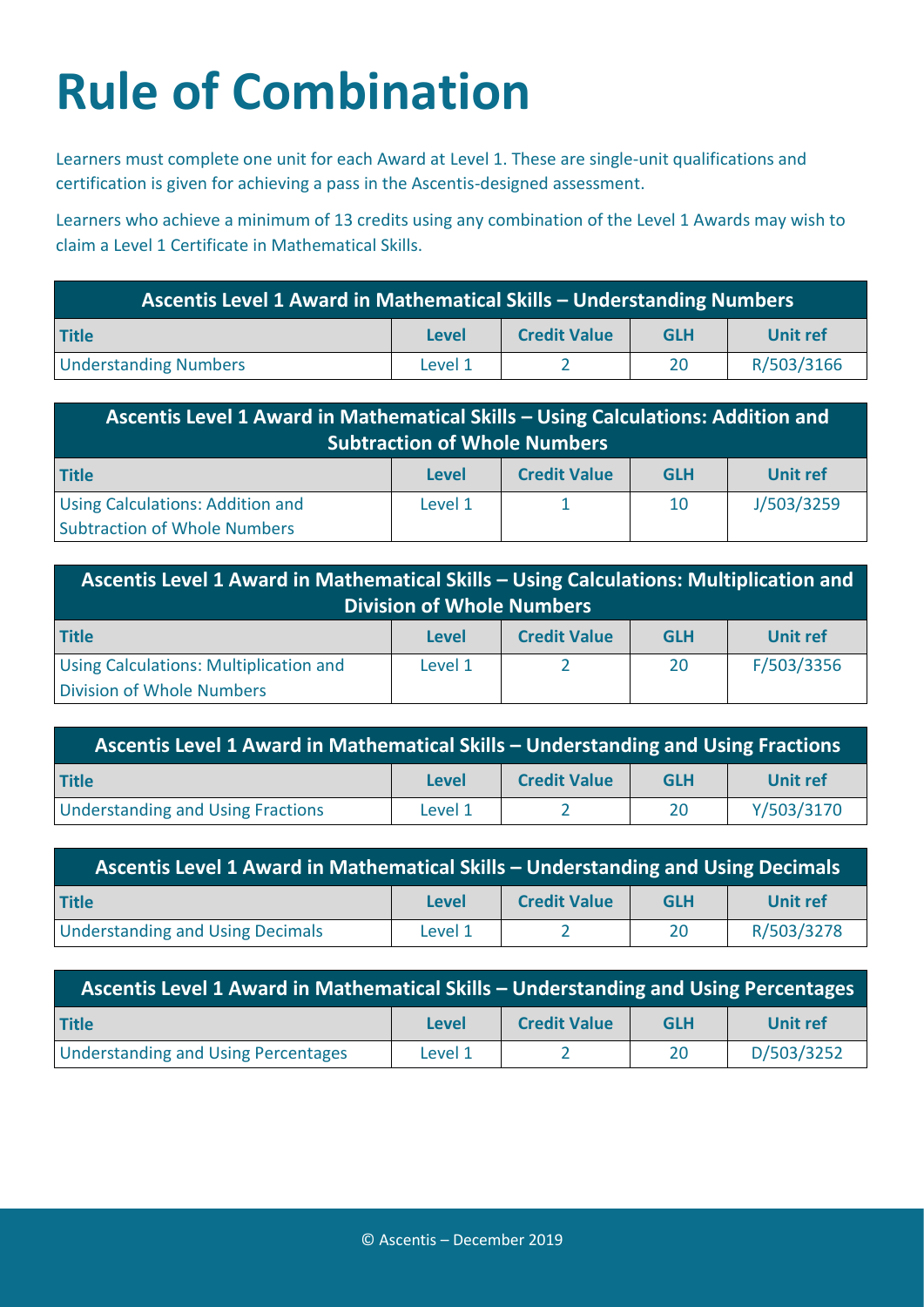| Ascentis Level 1 Award in Mathematical Skills - Measure: Time and Temperature |         |                     |            |            |
|-------------------------------------------------------------------------------|---------|---------------------|------------|------------|
| <b>Title</b>                                                                  | Level   | <b>Credit Value</b> | <b>GLH</b> | Unit ref   |
| Measure: Time and Temperature                                                 | Level 1 |                     | 20         | D/505/4022 |

| Ascentis Level 1 Award in Mathematical Skills - Understanding Length, Weight and<br><b>Capacity</b> |              |                     |            |                 |
|-----------------------------------------------------------------------------------------------------|--------------|---------------------|------------|-----------------|
| <b>Title</b>                                                                                        | <b>Level</b> | <b>Credit Value</b> | <b>GLH</b> | <b>Unit ref</b> |
| Understanding Length, Weight and                                                                    | Level 1      |                     | 10         | L/503/3277      |
| Capacity                                                                                            |              |                     |            |                 |

| Ascentis Level 1 Award in Mathematical Skills - Understanding Perimeter and Area |         |                     |            |            |
|----------------------------------------------------------------------------------|---------|---------------------|------------|------------|
| <b>Title</b>                                                                     | Level   | <b>Credit Value</b> | <b>GLH</b> | Unit ref   |
| <b>Understanding Perimeter and Area</b>                                          | Level 1 |                     | 10         | J/503/3276 |

| Ascentis Level 1 Award in Mathematical Skills - Understanding Volume |         |                     |            |                 |
|----------------------------------------------------------------------|---------|---------------------|------------|-----------------|
| <b>Title</b>                                                         | Level   | <b>Credit Value</b> | <b>GLH</b> | <b>Unit ref</b> |
| <b>Understanding Volume</b>                                          | Level 1 |                     | 10         | F/503/3258      |

| Ascentis Level 1 Award in Mathematical Skills - Understanding and Using 2D Shapes |              |                     |            |            |
|-----------------------------------------------------------------------------------|--------------|---------------------|------------|------------|
| <b>Title</b>                                                                      | <b>Level</b> | <b>Credit Value</b> | <b>GLH</b> | Unit ref   |
| <b>Understanding and Using 2D Shapes</b>                                          | Level 1      |                     | 10         | H/503/3169 |

| Ascentis Level 1 Award in Mathematical Skills – Handling Data |              |                     |            |            |
|---------------------------------------------------------------|--------------|---------------------|------------|------------|
| <b>Title</b>                                                  | <b>Level</b> | <b>Credit Value</b> | <b>GLH</b> | Unit ref   |
| <b>Handling Data</b>                                          | Level 1      |                     | 20         | A/503/3291 |

| Ascentis Level 1 Award in Mathematical Skills - Data Calculations |              |                     |            |            |
|-------------------------------------------------------------------|--------------|---------------------|------------|------------|
| <b>Title</b>                                                      | <b>Level</b> | <b>Credit Value</b> | <b>GLH</b> | Unit ref   |
| Data Calculations                                                 | Level 1      |                     | 10         | K/503/3044 |

| Ascentis Level 1 Award in Mathematical Skills - Probability |              |                     |            |            |
|-------------------------------------------------------------|--------------|---------------------|------------|------------|
| <b>Title</b>                                                | <b>Level</b> | <b>Credit Value</b> | <b>GLH</b> | Unit ref   |
| Probability                                                 | Level 1      |                     | 10         | Y/503/3282 |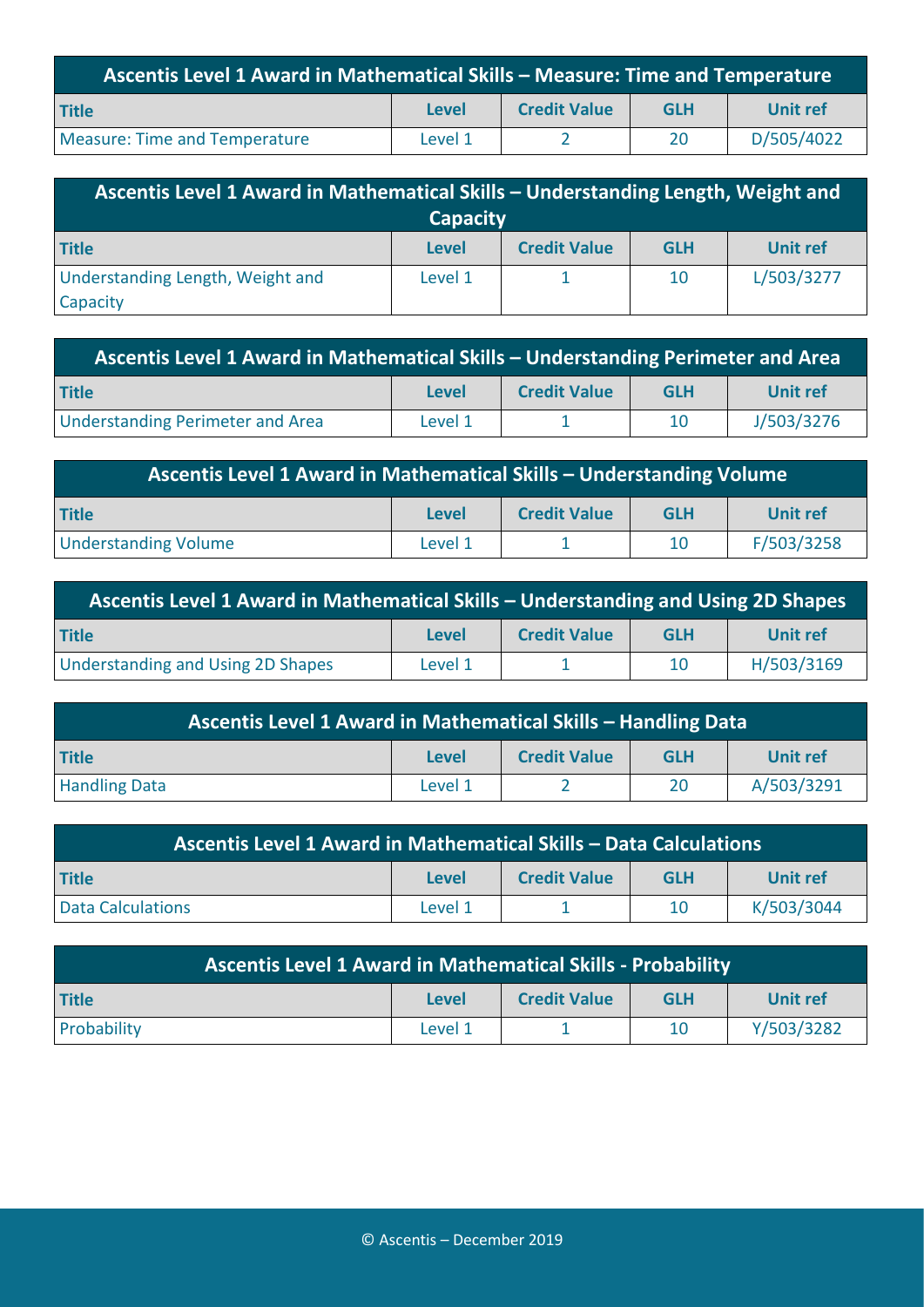#### **Ascentis Level 1 Award in Mathematical Skills**

Minimum credits: 3

Maximum credits: 5

| <b>Title</b>                                                                                    | <b>Level</b> | <b>Credit Value</b> | <b>GLH</b> | <b>Unit ref</b> |
|-------------------------------------------------------------------------------------------------|--------------|---------------------|------------|-----------------|
| <b>Understanding Numbers</b>                                                                    | Level 1      | $\overline{2}$      | 20         | R/503/3166      |
| <b>Using Calculations: Addition and</b>                                                         | Level 1      | 1                   | 10         | J/503/3259      |
| <b>Subtraction of Whole Numbers</b>                                                             |              |                     |            |                 |
| <b>Using Calculations: Multiplication and</b>                                                   | Level 1      | $\overline{2}$      | 20         | F/503/3356      |
| <b>Division of Whole Numbers</b>                                                                |              |                     |            |                 |
| <b>Understanding and Using Fractions</b>                                                        | Level 1      | $\overline{2}$      | 20         | Y/503/3170      |
| <b>Understanding and Using Decimals</b>                                                         | Level 1      | $\overline{2}$      | 20         | R/503/3278      |
| <b>Understanding and Using Percentages</b>                                                      | Level 1      | $\overline{2}$      | 20         | D/503/3252      |
| <b>Measure: Time and Temperature</b>                                                            | Level 1      | $\overline{2}$      | 20         | D/505/4022      |
| Understanding Length, Weight and                                                                | Level 1      | $\mathbf 1$         | 10         | L/503/3277      |
| Capacity                                                                                        |              |                     |            |                 |
| <b>Understanding Perimeter and Area</b>                                                         | Level 1      | $\mathbf{1}$        | 10         | J/503/3276      |
| <b>Understanding Volume</b>                                                                     | Level 1      | $\mathbf 1$         | 10         | F/503/3258      |
| <b>Understanding and Using 2D Shapes</b>                                                        | Level 1      | 1                   | 10         | H/503/3169      |
| <b>Handling Data</b>                                                                            | Level 1      | $\overline{2}$      | 20         | A/503/3291      |
| <b>Data Calculations</b>                                                                        | Level 1      | $\mathbf 1$         | 10         | K/503/3044      |
| Probability                                                                                     | Level 1      | $\mathbf 1$         | 10         | Y/503/3282      |
| <b>Credits from equivalent units:</b>                                                           |              |                     |            |                 |
| Please contact the Ascentis office to request equivalences, and ask to speak to a member of the |              |                     |            |                 |

Qualifications Development Team.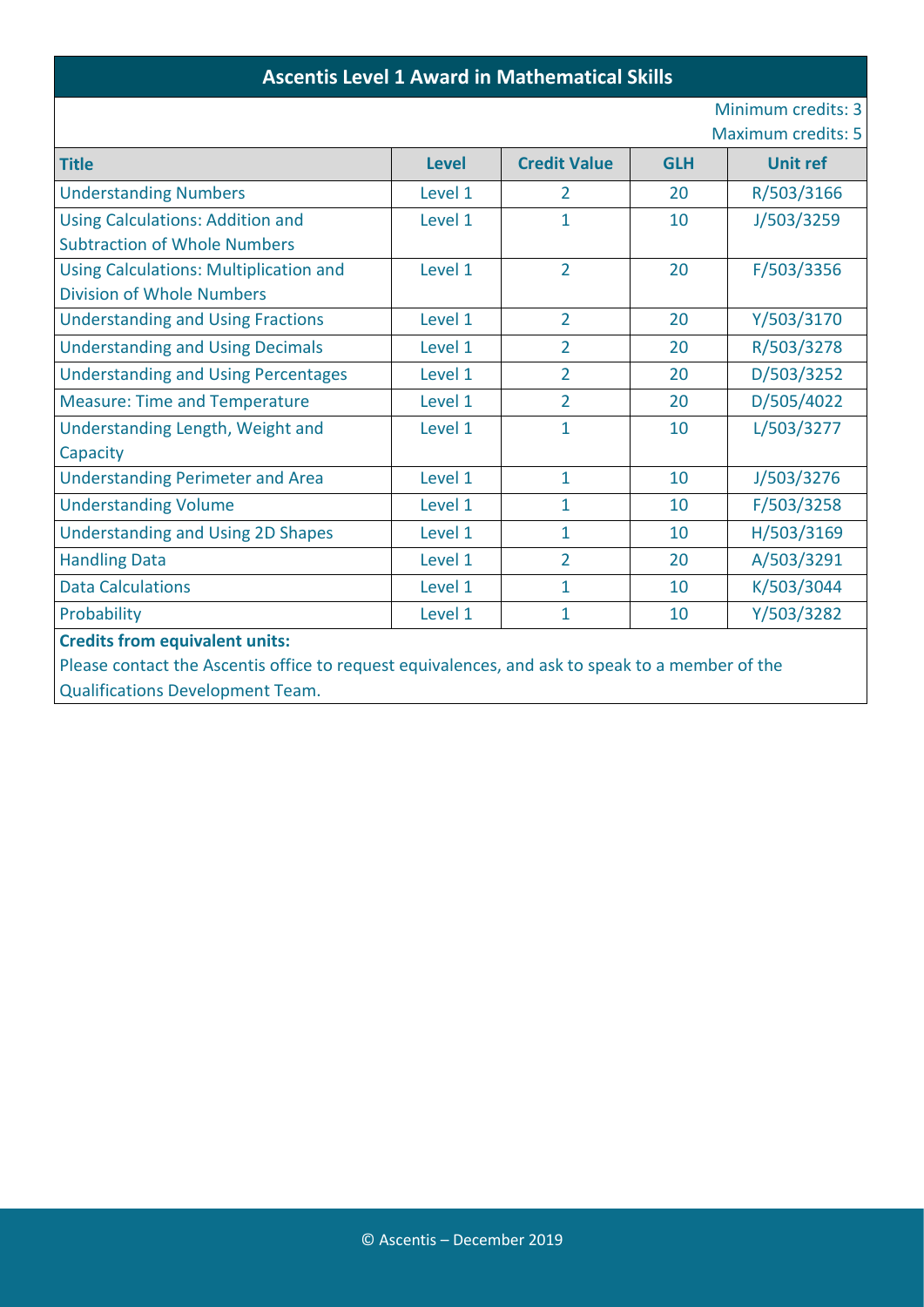#### **Ascentis Level 1 Extended Award in Mathematical Skills**

Minimum credits: 6

Maximum credits: 12

| <b>Title</b>                                  | <b>Level</b> | <b>Credit Value</b> | <b>GLH</b> | <b>Unit ref</b> |
|-----------------------------------------------|--------------|---------------------|------------|-----------------|
| <b>Understanding Numbers</b>                  | Level 1      | $\overline{2}$      | 20         | R/503/3166      |
| <b>Using Calculations: Addition and</b>       | Level 1      | $\mathbf{1}$        | 10         | J/503/3259      |
| <b>Subtraction of Whole Numbers</b>           |              |                     |            |                 |
| <b>Using Calculations: Multiplication and</b> | Level 1      | $\overline{2}$      | 20         | F/503/3356      |
| <b>Division of Whole Numbers</b>              |              |                     |            |                 |
| <b>Understanding and Using Fractions</b>      | Level 1      | $\overline{2}$      | 20         | Y/503/3170      |
| <b>Understanding and Using Decimals</b>       | Level 1      | $\overline{2}$      | 20         | R/503/3278      |
| <b>Understanding and Using Percentages</b>    | Level 1      | $\overline{2}$      | 20         | D/503/3252      |
| <b>Measure: Time and Temperature</b>          | Level 1      | $\overline{2}$      | 20         | D/505/4022      |
| Understanding Length, Weight and              | Level 1      | $\mathbf{1}$        | 10         | L/503/3277      |
| Capacity                                      |              |                     |            |                 |
| <b>Understanding Perimeter and Area</b>       | Level 1      | $\mathbf{1}$        | 10         | J/503/3276      |
| <b>Understanding Volume</b>                   | Level 1      | 1                   | 10         | F/503/3258      |
| <b>Understanding and Using 2D Shapes</b>      | Level 1      | $\mathbf{1}$        | 10         | H/503/3169      |
| <b>Handling Data</b>                          | Level 1      | $\overline{2}$      | 20         | A/503/3291      |
| <b>Data Calculations</b>                      | Level 1      | $\mathbf{1}$        | 10         | K/503/3044      |
| Probability                                   | Level 1      | 1                   | 10         | Y/503/3282      |
| <b>Credits from equivalent units:</b>         |              |                     |            |                 |

Please contact the Ascentis office to request equivalences, and ask to speak to a member of the Qualifications Development Team.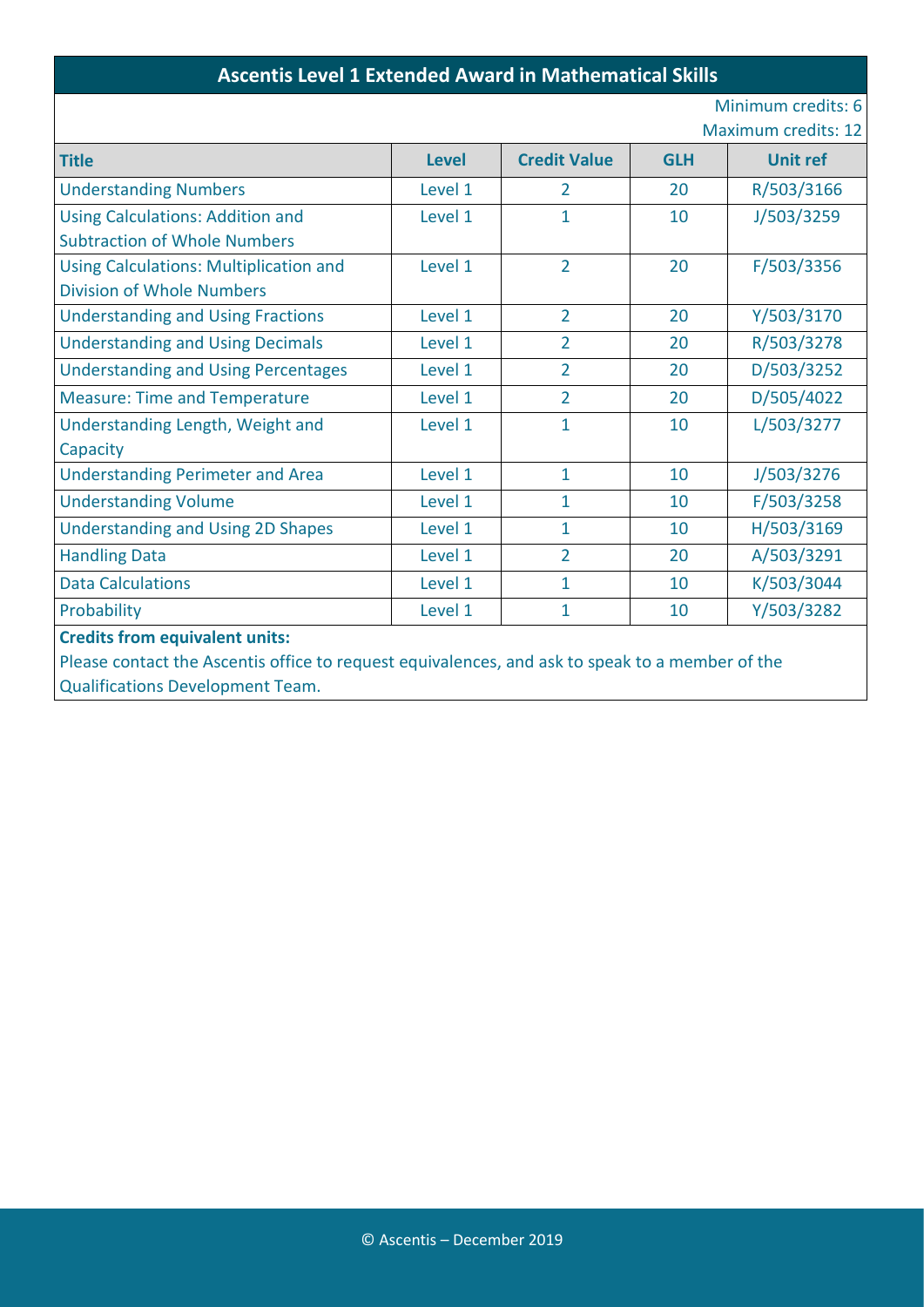#### **Ascentis Level 1 Certificate in Mathematical Skills**

|                                               |              |                     |            | Credits: 13     |
|-----------------------------------------------|--------------|---------------------|------------|-----------------|
| <b>Title</b>                                  | <b>Level</b> | <b>Credit Value</b> | <b>GLH</b> | <b>Unit ref</b> |
| <b>Understanding Numbers</b>                  | Level 1      | 2                   | 20         | R/503/3166      |
| <b>Using Calculations: Addition and</b>       | Level 1      | 1                   | 10         | J/503/3259      |
| <b>Subtraction of Whole Numbers</b>           |              |                     |            |                 |
| <b>Using Calculations: Multiplication and</b> | Level 1      | $\overline{2}$      | 20         | F/503/3356      |
| <b>Division of Whole Numbers</b>              |              |                     |            |                 |
| <b>Understanding and Using Fractions</b>      | Level 1      | $\overline{2}$      | 20         | Y/503/3170      |
| <b>Understanding and Using Decimals</b>       | Level 1      | $\overline{2}$      | 20         | R/503/3278      |
| <b>Understanding and Using Percentages</b>    | Level 1      | $\overline{2}$      | 20         | D/503/3252      |
| <b>Measure: Time and Temperature</b>          | Level 1      | $\overline{2}$      | 20         | D/505/4022      |
| Understanding Length, Weight and              | Level 1      | 1                   | 10         | L/503/3277      |
| Capacity                                      |              |                     |            |                 |
| <b>Understanding Perimeter and Area</b>       | Level 1      | $\mathbf{1}$        | 10         | J/503/3276      |
| <b>Understanding Volume</b>                   | Level 1      | $\mathbf 1$         | 10         | F/503/3258      |
| <b>Understanding and Using 2D Shapes</b>      | Level 1      | $\mathbf 1$         | 10         | H/503/3169      |
| <b>Handling Data</b>                          | Level 1      | $\overline{2}$      | 20         | A/503/3291      |
| <b>Data Calculations</b>                      | Level 1      | $\mathbf{1}$        | 10         | K/503/3044      |
| Probability                                   | Level 1      | 1                   | 10         | Y/503/3282      |
| <b>Credits from equivalent units:</b>         |              |                     |            |                 |

Please contact the Ascentis office to request equivalences, and ask to speak to a member of the Qualifications Development Team.

## **Guided Learning Hours (GLH)**

The recommended guided learning hours for these qualifications is:

- Level 1 Award in Mathematical Skills Understanding Numbers: 20
- Level 1 Award in Mathematical Skills Using Calculations: Addition and Subtraction of Whole Numbers: 10
- Level 1 Award in Mathematical Skills Using Calculations: Multiplication and Division of Whole Numbers: 20
- Level 1 Award in Mathematical Skills Understanding and Using Fractions: 20
- Level 1 Award in Mathematical Skills Understanding and Using Decimals: 20
- Level 1 Award in Mathematical Skills Understanding and Using Percentages: 20
- Level 1 Award in Mathematical Skills Measure: Time and Temperature: 20
- Level 1 Award in Mathematical Skills Understanding Length, Weight and Capacity: 10
- Level 1 Award in Mathematical Skills Understanding Perimeter and Area: 10
- Level 1 Award in Mathematical Skills Understanding Volume: 10
- Level 1 Award in Mathematical Skills Understanding and Using 2D Shapes: 10
- Level 1 Award in Mathematical Skills Handling Data: 20
- Level 1 Award in Mathematical Skills Data Calculations: 10
- Level 1 Award in Mathematical Skills Probability: 10